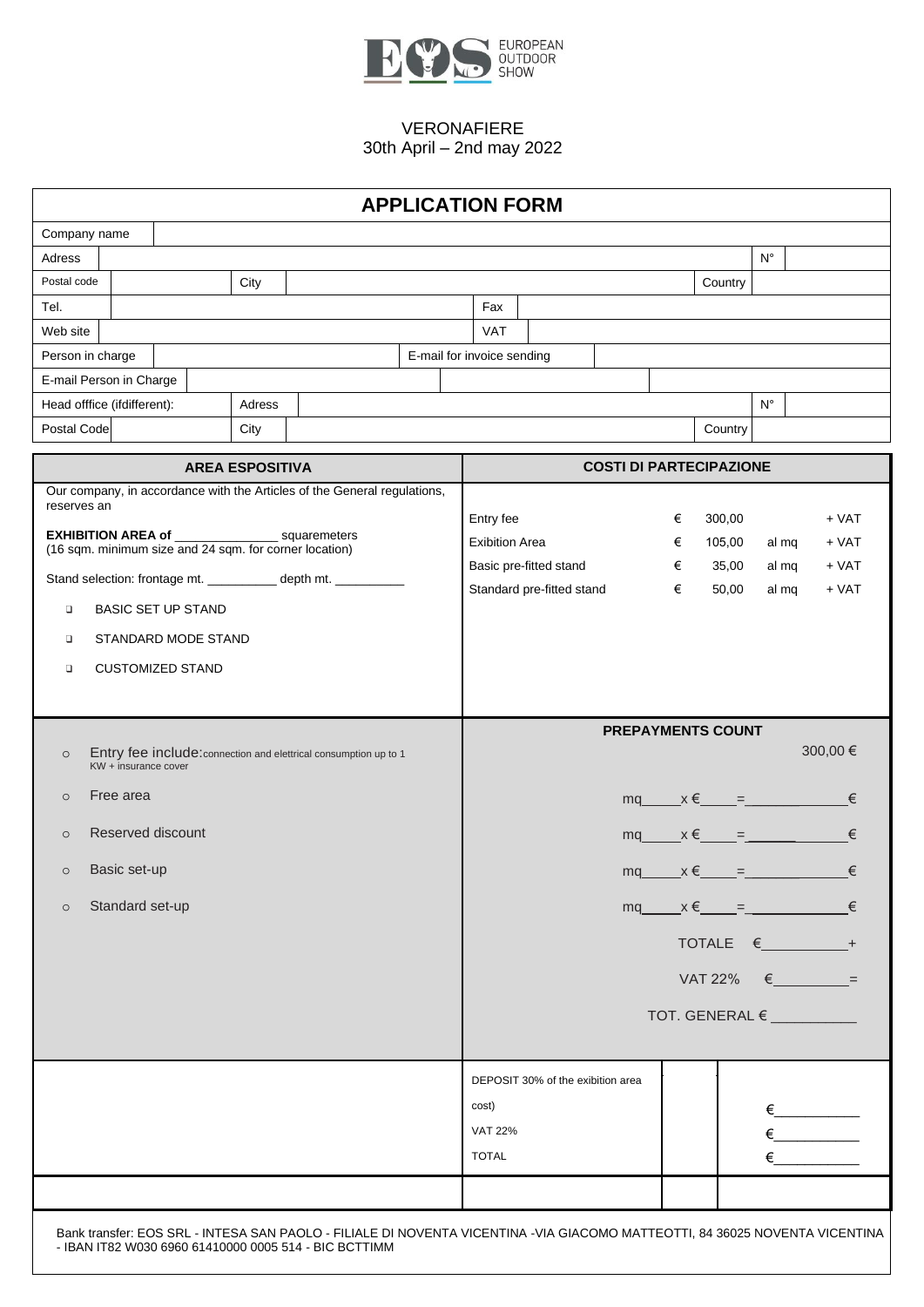

Deadline for submittingapplicationforms: **28th february 2022.** Laterapplicationswill be consideredonly in a ccordance with the availablespace..

**THE EXHIBITING FIRM** (stamp and signature for acceptance)

The undersignedfirm, by signing the Application Form, recognizes the Organizer's Condition of Participationtogether with allothernorms and regulationsenclosed in the General Regulations - and relating to the contractualrelationship, asbinding. In particular we declare to accept condition senclosed in the following articles of the General Regulations: 3) Application form; 4) Confirmation of admission; 5) Participation Costs – Registrationfee – Deposit; 6) Terms and conditions of payment 7) Withdrawal- termination - nonfulfillment; 8) Assigningspaces and installation 9) Returning stand areas; 11) Insurance – security; 13) Officialpublications and documentsproviding information; 14) Advertising; 15) Prohibitions – sanctions; 17) Technical regulations / organizationalinstructions; 18) Postponement - reduction or cancellation of the fair; 20) Jurisdiction

> **THE EXHIBITING FIRM** (stamp and signature for acceptance)

**Date**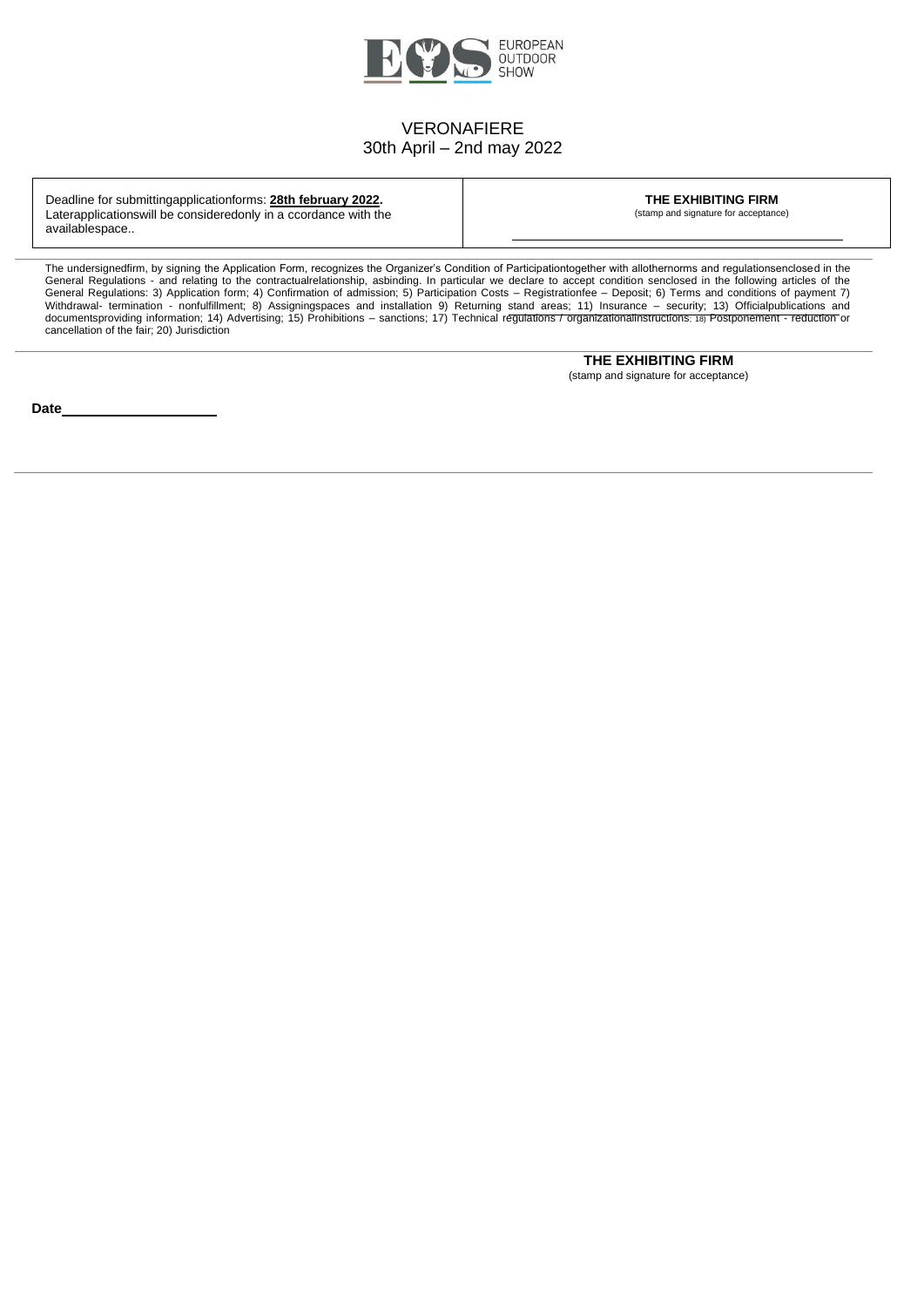

| <b>CATALOGUE SHEET</b><br>(the insertion in the catalogueisincluded in the entry fee)<br>The CatalogueSheetis part of the Application Form and must join thisdocument   |                                             |  |          |                             |  |                 |  |                           |   |                                                           |  |                                      |         |             |  |
|-------------------------------------------------------------------------------------------------------------------------------------------------------------------------|---------------------------------------------|--|----------|-----------------------------|--|-----------------|--|---------------------------|---|-----------------------------------------------------------|--|--------------------------------------|---------|-------------|--|
| Company Name                                                                                                                                                            |                                             |  |          |                             |  |                 |  |                           |   |                                                           |  |                                      |         |             |  |
| Would like the following details to be included in the event catalogue: *                                                                                               |                                             |  |          |                             |  |                 |  |                           |   |                                                           |  |                                      |         |             |  |
| The companies will be listed in the officialcatalogue of the exhibition in alphabeticalorder, whichwill be based on the first letter of their names.<br>Denomination ** |                                             |  |          |                             |  |                 |  |                           |   |                                                           |  |                                      |         |             |  |
| Address                                                                                                                                                                 |                                             |  |          |                             |  |                 |  |                           |   |                                                           |  |                                      |         | $N^{\circ}$ |  |
| Postal Code                                                                                                                                                             |                                             |  |          | City                        |  |                 |  |                           |   |                                                           |  |                                      | Country |             |  |
| Phone number                                                                                                                                                            |                                             |  |          |                             |  |                 |  |                           |   | Fax                                                       |  |                                      |         |             |  |
| E-mail                                                                                                                                                                  |                                             |  |          |                             |  |                 |  |                           |   |                                                           |  |                                      |         |             |  |
| Web site                                                                                                                                                                |                                             |  |          |                             |  |                 |  |                           |   |                                                           |  |                                      |         |             |  |
|                                                                                                                                                                         |                                             |  | $\Box$   |                             |  |                 |  |                           | □ |                                                           |  |                                      |         |             |  |
| Activity:                                                                                                                                                               |                                             |  | Producer | $\mathcal{L}_{\mathcal{A}}$ |  | $\Box$ Importer |  | $\mathbb{Z}^{\mathbb{Z}}$ |   | Distributor                                               |  |                                      |         |             |  |
|                                                                                                                                                                         |                                             |  |          |                             |  |                 |  |                           |   | <b>EXHIBITS</b> (specify activity and products exhibited) |  |                                      |         |             |  |
|                                                                                                                                                                         |                                             |  |          |                             |  |                 |  |                           |   |                                                           |  |                                      |         |             |  |
|                                                                                                                                                                         |                                             |  |          |                             |  |                 |  |                           |   |                                                           |  |                                      |         |             |  |
|                                                                                                                                                                         |                                             |  |          |                             |  |                 |  |                           |   |                                                           |  |                                      |         |             |  |
| <b>TRADE SECTOR</b> (Tickwhere appropriate)                                                                                                                             |                                             |  |          |                             |  |                 |  |                           |   |                                                           |  |                                      |         |             |  |
| Hunting-shooting -Self Defence                                                                                                                                          |                                             |  |          |                             |  |                 |  |                           |   |                                                           |  |                                      |         |             |  |
|                                                                                                                                                                         | <b>U WEAPONS</b><br>OTHERS SPECIFIC REQUEST |  |          |                             |  |                 |  |                           |   |                                                           |  |                                      |         |             |  |
|                                                                                                                                                                         | <b>AMMUNITIONS</b>                          |  |          |                             |  |                 |  |                           |   |                                                           |  |                                      |         |             |  |
| <b>D</b> OPTICS                                                                                                                                                         |                                             |  |          |                             |  |                 |  |                           |   |                                                           |  |                                      |         |             |  |
| <b>Q HUNTING TRAVELS</b>                                                                                                                                                |                                             |  |          |                             |  |                 |  |                           |   |                                                           |  |                                      |         |             |  |
| DOG ACCESSORIES                                                                                                                                                         |                                             |  |          |                             |  |                 |  |                           |   |                                                           |  |                                      |         |             |  |
| <b>Q CLOTHING</b>                                                                                                                                                       |                                             |  |          |                             |  |                 |  |                           |   |                                                           |  |                                      |         |             |  |
| <b>D</b> FOOTWEAR                                                                                                                                                       |                                             |  |          |                             |  |                 |  |                           |   |                                                           |  |                                      |         |             |  |
| <b>Q LEATHER GOODS</b>                                                                                                                                                  |                                             |  |          |                             |  |                 |  |                           |   |                                                           |  |                                      |         |             |  |
| <b>Q VAULTI</b>                                                                                                                                                         |                                             |  |          |                             |  |                 |  |                           |   |                                                           |  |                                      |         |             |  |
| <b>D BACKPACKS</b>                                                                                                                                                      |                                             |  |          |                             |  |                 |  |                           |   |                                                           |  |                                      |         |             |  |
| <b>Q</b> ART                                                                                                                                                            |                                             |  |          |                             |  |                 |  |                           |   |                                                           |  |                                      |         |             |  |
| DOG FOOD                                                                                                                                                                |                                             |  |          |                             |  |                 |  |                           |   |                                                           |  |                                      |         |             |  |
| <b>Q PUBLISHING &amp; MEDIA</b>                                                                                                                                         |                                             |  |          |                             |  |                 |  |                           |   |                                                           |  |                                      |         |             |  |
| <b>Q KNIFE</b>                                                                                                                                                          |                                             |  |          |                             |  |                 |  |                           |   |                                                           |  |                                      |         |             |  |
| <b>IN ASSOCIATION/SPORT FEDERATION</b>                                                                                                                                  |                                             |  |          |                             |  |                 |  |                           |   |                                                           |  |                                      |         |             |  |
|                                                                                                                                                                         |                                             |  |          |                             |  |                 |  |                           |   |                                                           |  |                                      |         |             |  |
|                                                                                                                                                                         |                                             |  |          |                             |  |                 |  |                           |   |                                                           |  |                                      |         |             |  |
|                                                                                                                                                                         |                                             |  |          |                             |  |                 |  |                           |   |                                                           |  |                                      |         |             |  |
|                                                                                                                                                                         |                                             |  |          |                             |  |                 |  |                           |   |                                                           |  | THE EXHIBITING FIRM                  |         |             |  |
|                                                                                                                                                                         |                                             |  |          |                             |  |                 |  |                           |   |                                                           |  | (stamp and signature for acceptance) |         |             |  |
| Dat                                                                                                                                                                     |                                             |  |          |                             |  |                 |  |                           |   |                                                           |  |                                      |         |             |  |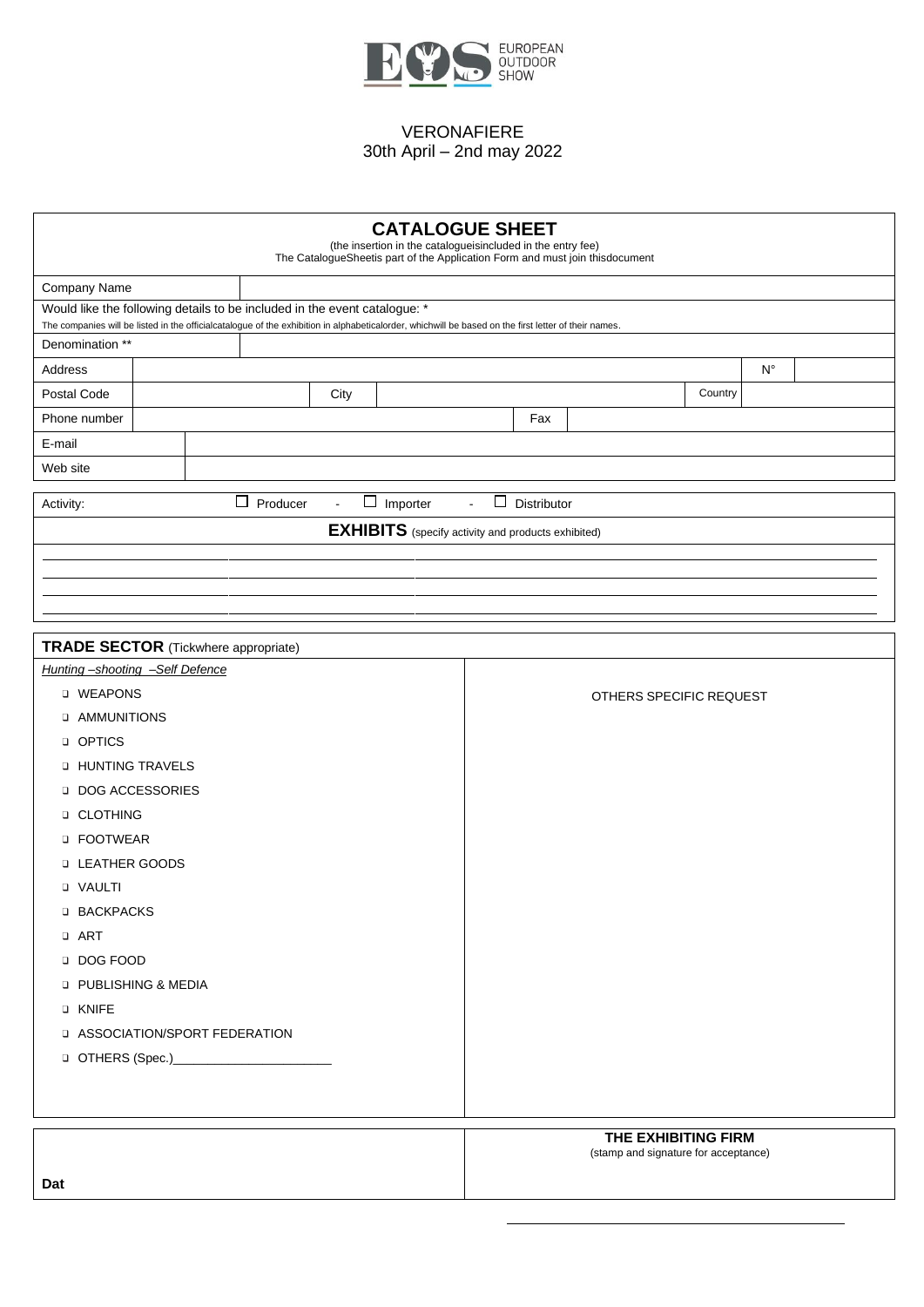

## **Art. 1) ORGANIZATION**

EOS SRL which has its operational headquarters in Via Misurina, 4 - I 35035 Mestrino (PD) - Company Register of Padua - VAT NUMBER number: 05319280284 - organizes "EOS" - Europen Outdoor Show, Fair Event dedicated to Hunting, Shooting, Personal Defense, Fishing, Boating and the entire supply chain of the aforementioned sectors.

The specialized event will be held in the Verona exhibition center from 30th April to 2nd may 2022. In case of prolongation of the period of difficulty following the Covid 19 Pandemic, the Exhibition may be moved, at the sole discretion of the organization, to another period of the year. The dates referred to in Art. 8 specifically, those relating to set-up and displace times will be communicated by the Organization in due time.

#### **Art. 2) ADMISSION - EXHIBITED PRODUCTS**

Italian and foreign producers and exclusivists for Italy who have requested it are eligible to participate to "EOS". All products from the sectors indicated in Art.1 may be exhibited.

# **Art. 2bis) EXHIBITORS OF WEAPONS**

Participants exhibiting weapons must first obtain authorization to transport weapons from the territorial competent authorities. Subsequently, once this authorization has been obtained, they must submit an application to the Verona Police Headquarters, attaching a photocopy of the aforementioned authorization to transport weapons. The application must be accompanied with a 16.00 euro revenue stamp duty with an extra 16.00 euro revenue stamp required for the authorization issued by the Verona Police Forces Headquarters. The application will have as its object: authorization request for the temporary storage of weapons for exhibition purposes at the Veronafiere Exhibition Center, viale del Lavoro, 8 for the days (indicate the days in which the weapons will remain in storage at the Veronafiere Exhibition Center) and must be sent well in advance. In the same application it must be specified that the weapons on display will be the same ones already authorized for transport. The weapons can be displayed only if deactivated and without loaded ammunition and must be guaranteed by efficient anti-theft defenses, according to the procedures prescribed by the Police Forces in line with the provisions of Law 100/1975 and other criminal regulations and P.S.

#### **Art. 3) APPLICATION**

To request to participate to "EOS" Exhibition, interested companies must submit an Application using the appropriate form.

This form must be received, together with the security deposit + VAT, by **30th September, 2021**, after that date the requests will be satisfied according to the availability of space. Only requests carefully completed, signed and accompanied by the advance payment will be considered. Verbal confirmations, or requests not accompanied by advance payment will not be considered valid.

By signing the Application Form, the applicant undertakes to participate to the "EOS" Event in the space that will be assigned, even if the square footage will be different from what requested and to accept these General Regulations, the Technical Regulations, and all those other supplementary regulations requirements that may be issued by the Organization at any time in the interest of the Event itself. The requests to participate cannot contain any reservations or conditions of any kind. The Exhibitor is required to display / promote only the products / services indicated in the Application form in line with the product sectors of the Event.

## **Art. 4) CONTRACT / CONFIRMATION OF ADMISSION**

The contract consists of:

- Application form for participation
- Quote signed for acceptance.

commits the applicant to participate and pay the Organization the amounts indicated in the quote signed.

In case of acceptance of the Application form for Participation, the Organization will send the applicant, no later than the 30 day prior to the opening date of the "EOS" Exhibition, written confirmation of acceptance of the application. This confirmation is valid only for the company registered on the application. Any type of rental or total or partial transfer of the boost is not allowed, even free of charge. For applications received less than 30 (thirty) days from the opening date of the Exhibition, the Organization has time for confirmation up to two days before the start of the Exhibition.

### **Art. 5) PARTICIPATION FEE - REGISTRATION FEE - SECURITY DEPOSIT**

The participation fee is:

- Euro 105.00 + VAT per square meter for the Hunting, Shooting and Personal Defense sectors
- $£ 50.00 + VAT$  per square meter for the Fishing sector
- € 30.00 + VAT for the square Boating industry

The above rates are intended for free area without any type of set-up or dividing walls of occupied surface.

For position with more open sides, a surcharge of 10% for area with 2 open sides, 15% for area with 3 open sides, 20% for area with 4 open sides will be applied.

#### **The fee for any co-exhibitors is € 500.00 + VAT each.**

#### **The registration fee of Euro 300.00 + VAT includes:**

- Insurance coverage as per art. 11 of the General Regulations;<br>Creation of a link with the oxhibiting company's website:
- Creation of a link with the exhibiting company's website;
- Add in the Official Catalog of the Event;
- Add in the Official website of the Event on the Exhibitors page, in alphabetical order;
- Exhibitor entrance passes (based on the area occupied);
- "Unattended" parking passes reserved for Exhibitors (based on the surface occupied and availability);
- Copy of the Official Catalog;

#### **Art. 6) TERMS OF PAYMENT**

The applicant who has received written confirmation from the Organization of acceptance of the application and the resulting invoice, must pay the balance due by **28th February 2022**. The payment of invoices received by the applicant after this date must be made on sight. In order to take possession of the exhibition space assigned, the participant must present the receipt of payment to the Organizing Secretariat at the Verona Exhibition Center (in addition to the technical formalities, see Technical Reg.). No other payments are valid. Companies and / or their agents who are unable to prove the payment of the balance will not be authorized to enter the Exhibition Center.

#### **Art. 7) WAIVER - WITHDRAWAL - NON-FULFILLMENT**

The applicant who, due to proven impossibility, is unable to participate to the "EOS" Event, can renounce to the Application for Participation and / or withdraw from the contract, by communicating it by registered letter with return receipt. or e-mail. If the communication of renunciation and / or withdrawal is received:

- by **31st January 2022**, the penalty will be equal to the Registration Fee;
- by **28th February 2022**, the penalty will be equal to the advance payment;
- after **28th February 2022** the penalty will be equal to the entire amount.

Notwithstanding the foregoing, in the event of renunciation or withdrawal or non-fulfillment by the applicant, the Organization can freely dispose of the relevant space,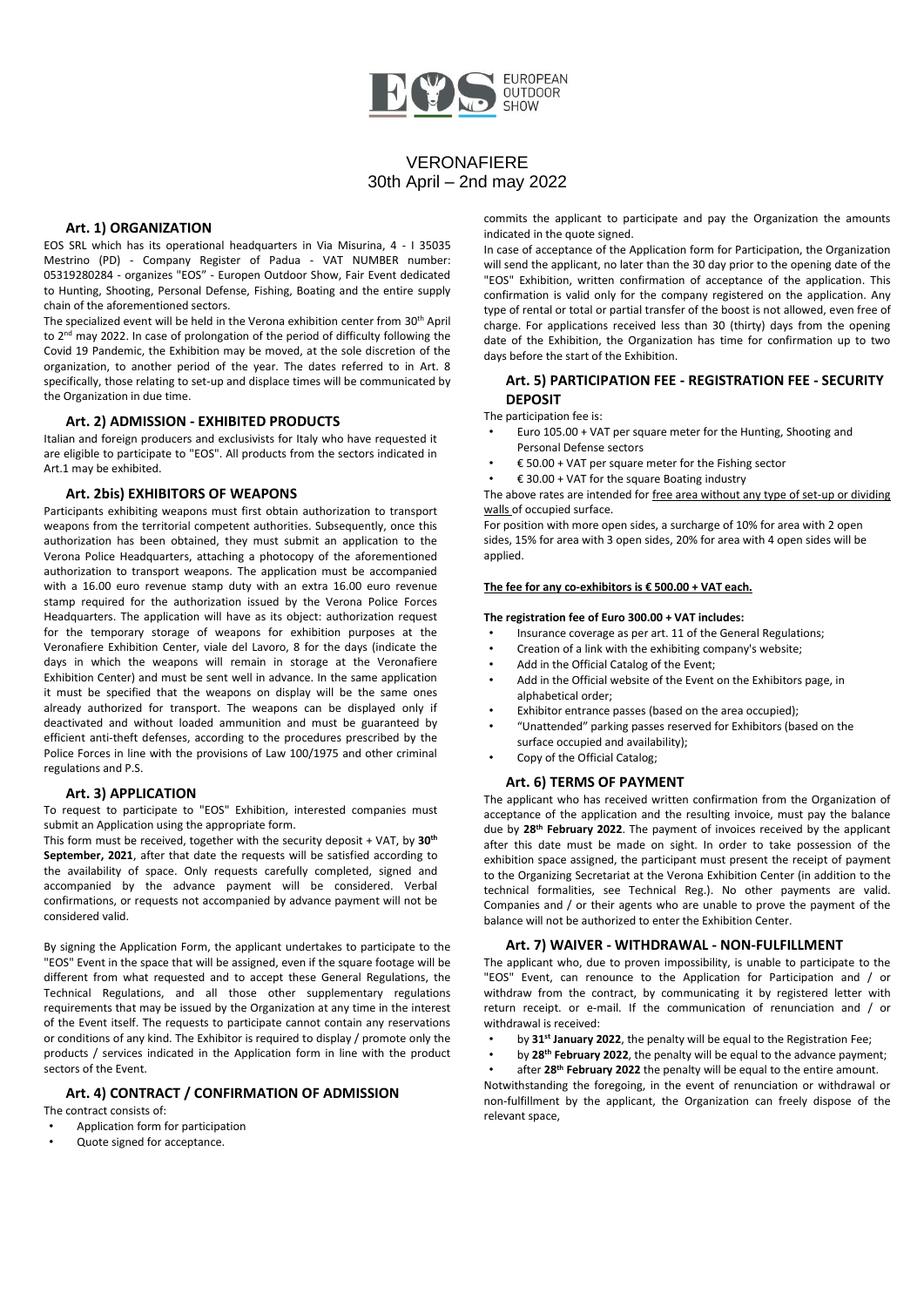

#### **Art. 8) ASSIGNMENT OF BOOTH AND SET-UP**

The assignment of the booth is exclusive responsibility of the Organizational Secretariat, which will arrange for the assignment compatibly with its organizational needs, keeping in mind in particular:

- 1. the product needs of the Exhibition;
- 2. the regularity and completeness of the Application Form and the required documentation;
- 3. the date of submission of the Application for Participation and the required documentation;
- 4. the space available;
- 5. the exhibition layouts of the pavilions and exhibition areas;

Any special requests made by the applicant when submitting the Application for Participation are intended as indicative and do not bind the Organization nor can they in any way affect the Application for Participation. The stands are made available to participants in the "EOS" Exhibition from **25th April 2022** and must be ready by 4.00 p.m. on the day before the opening of the Exhibition. For technical and organizational needs, the Organization reserves the right to move or reduce, if necessary, the parking space already assigned, also transferring it to another area and without the participant's right to compensation or refund for any reason. The Organization will give written notice via email of the displacement or reduction of the booth at least 8 days before the start of the event. In case of extreme necessity, the organization reserves the right to change the set-up times and will immediately inform the exhibitors.

#### **Art. 9) RETURN OF STANDS**

At the end of the Event, the participant must provide to clear the area, returning it with the terms and times indicated in the "Technical Regulations", free of products and any type platform self-installed by **8:30 p.m. on 4 th May 2022**. Once this deadline has expired, the Organization can proceed with the forced removal, charging the participant all direct and indirect costs. The Organization assumes no responsibility for products and / or fittings left unattended by participants. **In case of extreme necessity, the organization reserves the right to change the return times and will immediately inform the exhibitors.**

## **Art.10) ENTRANCE - EXHIBITOR PASSES - RESERVED PARKING**

The event is open from **9.00 a.m. to 6.30 p.m.**. Participants and service personnel will be able to enter the district and must leave the district respectively one hour before and one hour after the established visiting time. The Organization reserves the unquestionable right to change this timetable, as well as to suspend any commercial activity for specific periods or for special needs.

The Organization will issue exhibitor and parking passes free of charge, required only during the opening of the event, in the quantities indicated below:

- n. 4 exhibitor passes up to 16 sqm + 1 reserved parking
- n. 6 Exhibitor passes over 16 sqm up to 96 sqm + 2 reserved parking spaces
- n. 8 exhibitor passes over 96 sqm + 3 reserved parking spaces

The car park is not guarded and therefore the organization declines all responsibility for any theft or damage that vehicles may endure in the areas reserved for exhibitors.

### **Art. 11) INSURANCE - SURVEILLANCE**

The Organization will proceed to insert a insurance agreement for those Exhibitor that has regulary applyed the Application Form and has payed dues to the Organization, from the beginning of the set-up phase to the end of the dismantling phase, with insurance contracts covering the following risks: **Civil Liability towards Third Parties, for a maximum of € 2,600,000.00 Global Non-Life Insurance:**

- furnishings and fittings for the pavilions, machinery, equipment and goods € 26,000.00
- electronic equipment in general, audiovisual, photographic and

office equipment € 800.00

- theft and robbery  $\epsilon$  5,200.00, 10% overdraft with a minimum of  $\epsilon$ 300.00
- breakage of fragile objects (absolute deductible € 250.00) € 1,600.00

#### **Validity: the insurance coverage begins 6 days before the start of the Event and ends 6 days after the closing.**

**Notification of theft damage**: The Insured must immediately notify the Operational Services and, in the event of theft, also make an immediate report to the local Force Authority or Police.

For compensation, contact: Veronafiere Spa Customer Service (Tel. +39 045 8298105; Fax +39 045 8298197) sending a detailed report of the event that caused damage.

The failure of one of these obligations may result in total or partial loss of the rights pursuant to art. 1915 of the Italian Civil Code.

If the Exhibitor, for more protection, deems to be insured for higher capitals or for different risks, he has the right to providing directly his own insurance policy or arrange through Veronafiere.

For any further information and integration:

Contact Veronafiere Spa Customer Service Tel. +39 045 8298105.

The participant is liable to the Organization for all damages directly or indirectly caused.

**The Exhibitor is in any case liable civilly and penally for all damage to persons and property caused by the equipment, structures, or anything else present in the area available, as well as by his own actions or by his own collaborators and / or agents.**

The custody and surveillance of the stands are in responsibility of the respective participants, for the entire opening hours of the pavilions, both during the "EOS" Exhibition, and during the set-up and dismantling periods. It is therefore recommended that participants exhibiting remove objects that are easily removable on site while in daily opening hours.

The Organization will provide, for its own interest and for its own needs, a normal day and night surveillance service, without thereby assuming any responsibility for any theft or damage to the goods displayed in the booth or left in the pavilions area.

#### **Video-surveillance**

Video-surveillance systems are installed throughout Veronafiere Spa. They are used for the following purposes:

- security<br>• protective
- protection of company's property
- control of unauthorized access

The processing of data through video surveillance will have the sole purpose expressed in the previous paragraph. The processing will take place fairly, for specific purposes (security purposes, protection of company's property, control of unauthorized access) and legitimate (pursuant to art. 13 of Legislative Decree 196/03 and P.G.P. 8.04.2010). These concepts are explained to interested parties by publications of appropriate information. Furthermore, art. 4 L. 300/70 (Workers' Statute).

Veronafiere Spa is committed to respecting the principle of the need for treatment. They are, therefore, excluded unnecessary use and avoid excesses and redundancies.

It is considered necessary to use the video surveillance system for the following reasons:

- Safety Reasons for individuals during the exhibitions
- For protection of Veronafiere Spa property due to the large surface extension of the exhibition site which remain partially unattended during the night in the periods between one exhibition and another
- For protection of exhibitors' proprety during the night during the periods of the exhibition.
- Physical safety reasons during the set-up and dismantling operations of booths and equipment before and after exhibition events.
- General reasons for preventing unauthorized access in the perimeter of the fair areas and in the exhibition areas. The recorded images are not directly visible to third parties.
- The preservation of images and recording are defined by the time useful to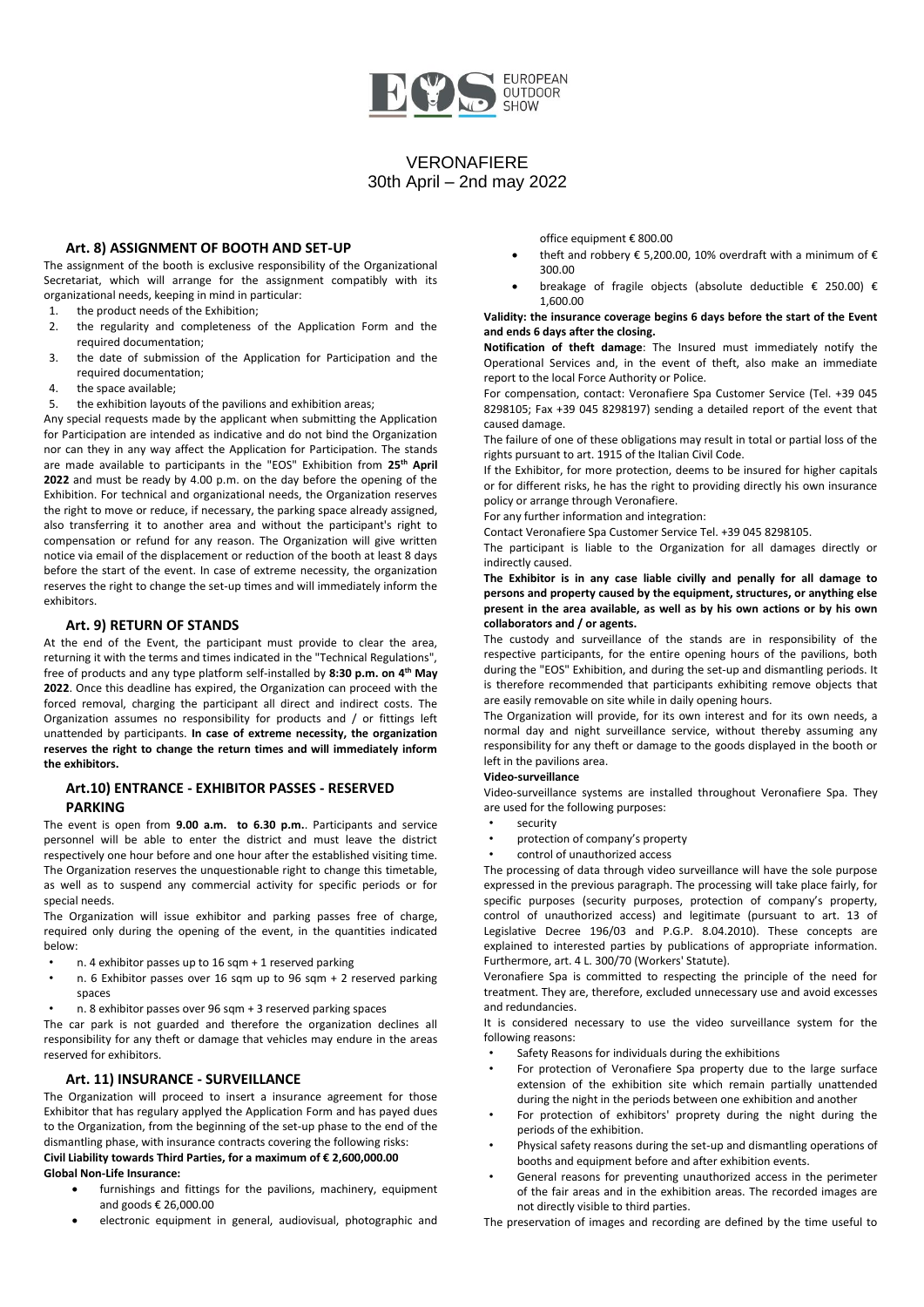

obtainment the result needed, except in cases of extension provided by the Privacy Authority warrantor of 8<sup>th</sup> April, 2010 and will be retained beyond such period only if offence soccur as a result of the investigations by legal authorities or the police. The system is accessible only by authorized persons and is equipped with the minimum-security measures provided by the Italian Legislative Decree 196/03.

As required by point 3.1 of the measure provided by the Privacy Authority warrantor of 8<sup>th</sup> April 2010, appropriate signs are posted around the video shooting locations.

Information Signs:

are placed in the video shooting locations or nearby the cameras

have a format and a positioning clearly visible

The data collected will be used only for security and access control reasons. They will not be used for different purposes.

#### **Art. 12) INDUSTRIAL PROPERTY**

The products and goods exibited, as well as the booths that host them cannot be photographed, videotaped or reproduced without the written authorization of the participant interested. However, the Organization reserves the right to reproduce or authorize the reproduction of overall views of external or internal details.

# **Art. 13) OFFICIAL PUBLICATIONS ANDINFORMATION DOCUMENTS**

The Organization will, without any responsibility for any omissions or errors, print the official catalog and other information documents (pre-catalog, provisional lists, orientation maps) which, at its sole discretion, are deemed useful for a better understanding of the Event.

The official catalog will be delivered to the Exhibitors directly at their booth during the Exhibition.

#### **Art. 14) ADVERTISING**

the entrances.

Each participant can perform their advertising action exclusively within the booth assigned and limited to their own production, provided that this is done in compliance with the provisions of the law and without disturbing other participants or guests. They are, however, prohibited all those forms of advertising which by their appearance or their substance, can constitute direct comparison with other exhibitors. The Organization reserves the right to authorize forms of paid advertising outside assigned booth areas. Leaflets are prohibited inside the fairgrounds and in the immediate vicinity of

**Art. 15) PROHIBITIONS - SANCTIONS**

Participants are explicitly prohibited from:

- exhibit products not included in the product repertoire or not indicated in the Application Form;
- park inside the district during the closing hours of the Event;
- circulate or park vehicles of any kind within the exhibition area;
- carry or remove products and materials out of the area during the Event, without authorization from the Organization;
- distribute advertising material (magazines, catalogs, brochures, brochures) not pertaining to the participant, who, moreover, can only manage for such distribution in his own booth;
- use the Organization's trademark without specific authorization;
- perform any type of political propaganda in any form in the fairground;
- provide any kind of catering service inside the exhibition area and the fairground, unless specifically authorized by the Organization
- use grills / stoves or other gas-powered equipment within the entire exhibition center, unless expressly authorized in writing by the Organization (see Art. 11 of the Technical Regulations).

start dismantling operations before the closing time of the Exhibition; Any failures to meet the obligations under the Application and the noncompliance of the prohibitions contained in this Article, authorize the organization to exclude the participant from the event.

# **Art. 16) TECHNICAL REGULATION / ORGANIZATIONAL INSTRUCTIONS**

The participant acknowledges that all arrangements and general information,

the Technical Regulations and all published organizational instructions, form an integral and form a single, inseparable context of the General Regulations.

# **Art. 17) POSTPONEMENT - REDUCTION OR CANCELLATION OF THE "EOS" EXHIBITION**

At its sole discretion, the Organization may make changes to the dates of the Event without the participant being able to withdraw from the contract and the commitments undertaken.

The Organization has the right to reduce and cancel the "EOS" Event in whole or in part, by sending notice to the participants, without therefore being required to pay for penalties or damages of any kind.

**In the case that the Event is canceled due to force majeure before its start (e.g. pandemic, bad weather, etc.), following indications from the Public Authority, and / or on the recommendation of Veronafiere, will refund the sums paid by the Exhibitor, with exception of the registration fee.**

### **Art. 18) GENERAL PROVISIONS**

The Organization transfers to the participant the obligation to follow the requirements of the authorities responsible for the supervision of public premises for the safety of guests and participants. Any complaint to the organization of the exhibition must be promptly submitted in writing. For anything not provided in these Regulations, the provisions of the Italian Civil Code apply.

### **Art. 2) JURISDICTION**

For whatever controversy which might arise relating to interpretation, execution or termination of this contract shall be the competent court of Padua.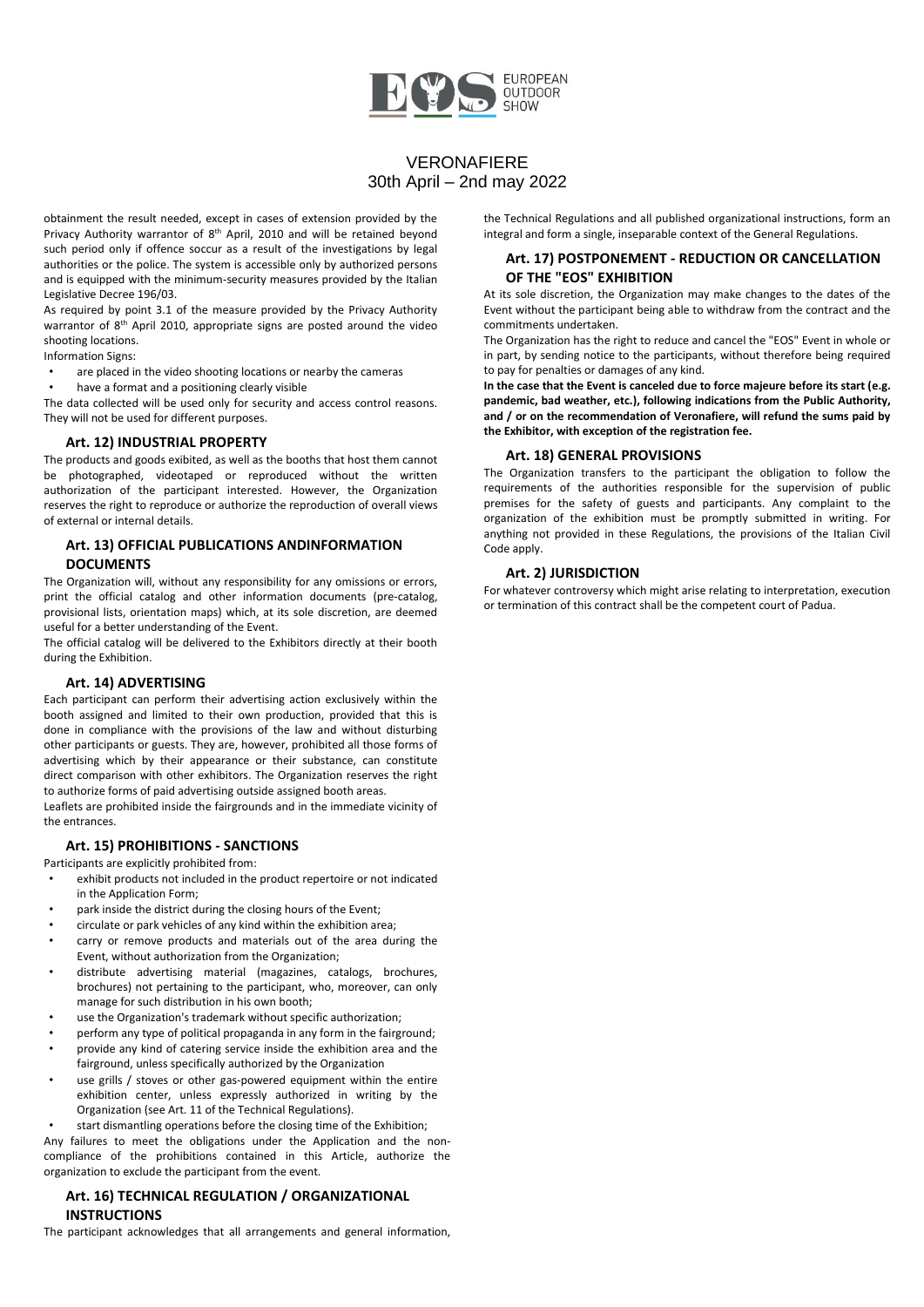

#### **INFORMATION ON THE PROCESSING OF PERSONAL DATA**

#### **Information on the processing of personal data in the context of contracts with customers pursuant to art. 13 of the regulation (UE) 2016/679**

Pursuant to art.13 of the regulation UE n. 2016/679 ("GDPR"), EOS S.r.l. as Data Controller, provides you with some information regarding the processing of personal data.

### **1. Holder of the treatment**

The data controller is Eos S.r.l., Via Misurina 4, 35035 Mestrino PD, Tel. 0499004444, e-mail: [direzione@pintails.it](mailto:direzione@pintails.it) ("Company "or" Owner ").

# **2. Purpose of the processing and legal bases**

Personal data are processed as part of the Company's institutional activity, for the following purposes:

- a) purposes for which the interested party is not required to give their consent:
	- I. purposes strictly connected and instrumental to the management of relationships with current and / or potential customers (e.g. acquisition of data prior to the conclusion of a contract; execution of operations and services on the basis of the obligations deriving from the concluded contract; etc.). In this case, the legal basis of the processing consists in the execution of a contract of which the interested party is a party or in the execution of pre-contractual measures adopted at the request.
	- II. purposes related to the obligations established by laws, regulations, community regulations, as well as provisions issued by authorities entitled to do so (e.g. tax regulations, statistics, etc.).

In this hypothesis, the legal basis of the processing therefore consists in the fulfillment of a legal obligation to which the Company is subject.

- b) purposes of ascertaining, exercising or defending the rights of the Data Controller in court.
- c) purposes related to credit protection (assignments to credit recovery companies, factoring companies and / or credit institutions).
- d) purposes functional to the development of the Company's business, for which the interested party has the right to give his consent or not.

The following activities fall into this category:

Sending communications, information, newsletters, studies and research and advertising material, all also personalized, concerning events organized by the Company and carrying out market research using both automated (e-mail, fax) and traditional (paper mail, calls) contact methods via operator).

In this case, the legal basis of the processing therefore consists in the consent of the interested party.

## **3. Retention terms**

For the purposes referred to in paragraph 2 letter a) the data will be kept for the entire duration of the contract and then for 10 years from the date of termination of the contract.

For the purposes referred to in paragraph 2 letter b), the data will be kept for the entire duration of the judicial dispute, until the deadlines for appeals are exhausted.

For the purposes referred to in paragraph 2 letter c) the data will be kept for the time necessary to recover the credit and then for 10 years. For the purposes referred to in paragraph 2 letter d) the data will be kept until the consent is revoked.

Once the retention terms indicated above have elapsed, the Data will be destroyed or made anonymous, compatibly with the technical cancellation and backup procedures.

### **4. Provision of data**

The provision of data for the pursuit of the purposes of the processing listed in point 2a) of the information is mandatory. In the event of failure, it will not be possible to conclude the contract and perform the services requested.

The provision of data for the pursuit of the purposes of the processing listed in point 2d) of the information is optional. In case of failure, there will be no consequences in relation to the conclusion of the contract or the execution of the requested services.

## **5. Authorized subjects and categories of recipients**

- a) Authorized subjects: data may be processed by employees and collaborators of the Company and by the corporate functions appointed to pursue the purposes, who have been expressly authorized for processing and who have received adequate operating instructions.
- b) Autonomous holders: the data may be disclosed to subjects operating as independent data controllers, such as supervisory and control authorities, banks, credit institutions, factoring and credit recovery companies, law firms and any public entity entitled to request data, such as 'judicial and / or public security authority.
- c) External managers: for carrying out the activities provided for in point 2 lett. a) above, the Company may contact the following categories of external managers: Firms / business/ external companies that carry out:
	- I. services related to exhibition participation (organizational, technical, logistic, insurance services, etc..);
	- II. printing of the official catalogs of trade fairs.
	- III. printing, enveloping, mailing and delivery of communications to customers;
	- IV. promotion, on behalf of the Company, as agents, brokers or similar figures, of the acquisition of visitors and exhibitors at the Company's exhibitions and events.
	- V. promotion, on behalf of the Company, of services related to the commercial activity of visitors and exhibitors.
- d) To carry out the activities listed in point 2 d) above, the Company also turns to: Firms / business / external companies or companies controlled by the Company, which carry out activities functional to those of the Company itself.

The data processing carried out by these subjects has the following purposes:

send the Company's customers communications, information and advertising material regarding the trade fairs organized by the Company itself.

## **6. Scope of dissemination**

In the event of a positive conclusion of the contract for participation in exhibitions, the Company will, based on what is expressly provided for in the General Regulations for participation, enter personal data in the Official Catalog of the event, which will be disseminated nationally and internationally. The data provided by the exhibitors may be disseminated by the Company, by inserting them on computer